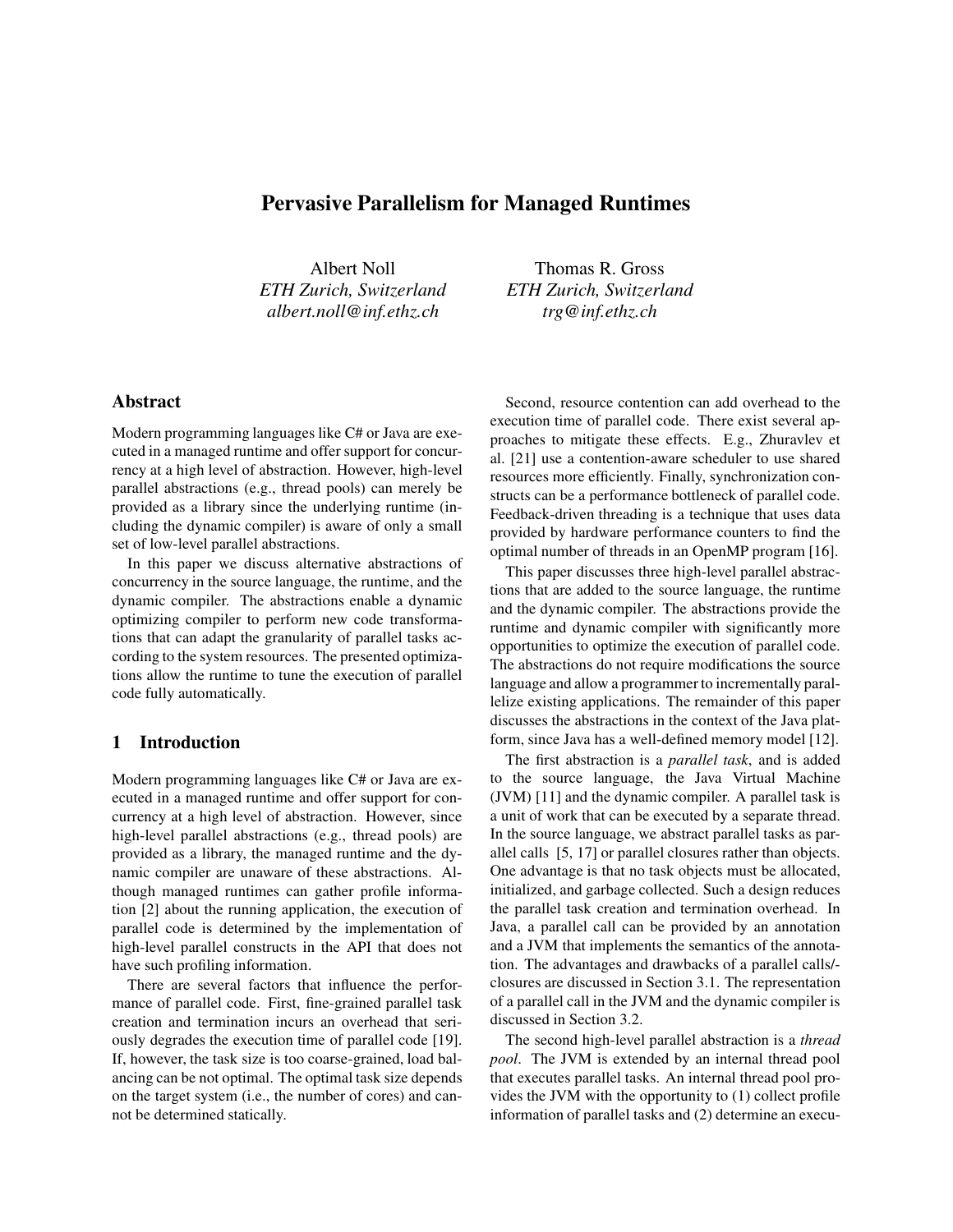```
1 final int x = ...;
2 for (int i = 0; i < N; i++) {
3 threadPool.execute(new Runnable() {
4 public void run() {<br>5 int x1 = x + 1;
        int x1 = x + 1;6 doSomething(x1);
7 }
8 });
9 }
```


tion order that maximizes resource utilization [21].

Finally, the synchronization construct*sync* is provided by a method  $(sync()$ ) that is added to the type Object and has (similar to wait  $()$ ) a special meaning to the JVM and the dynamic compiler. sync() is used to synchronize the execution of parallel tasks ( Section 3.1).

The dynamic compiler explicitly represents a parallel task and the synchronization of parallel tasks in the intermediate representation (IR). Based on the explicit representation, we present two scheduling optimizations that enable the JVM to increase or decrease the parallel task granularity. Furthermore, we present new code optimizations that are not available to traditional dynamic compilers.

### 2 Motivating example

Figure 1 shows an example in which parallel task objects are submitted to a thread pool. The parallel tasks are independent and can be processed in an arbitrary order. Traditional dynamic compilers have little potential for optimization since the task objects escape [9] the current thread. Consequently, optimizations such as stack allocation or synchronization removal [4] cannot be applied.

However, the code in Figure 1 can be optimized by merging two or more tasks into a single task (task merging). Such a transformation reduces the overhead of task creation and scheduling and is particularly effective if the task size is small. Traditional dynamic compilers cannot perform task merging, since the notion of a parallel task (e.g., Runnable) is not known to the Java Virtual Machine (JVM) [11].

Furthermore, the computation of  $x1$  in line 5 of Figure 1 is loop invariant and can be hoisted above the loop. This code transformation saves N additions. Hoisting the computation of  $x1$  out of the task object is not possible in traditional dynamic compilers, since the run() method is called by a thread in the thread pool and the defining context of the task object (lines 1–3 and line 9 in Figure 1) is not considered for code optimizations. The rest of the paper describes extensions to the source lan-

```
1 void foo(int x) {
2 parallelCall(1);
3 parallelCall(2);
4 sync();
5 }
6 @Parallel
7 void parallelCall(int x) {
8 System.out.println(x);
9 }
```
Figure 2: Parallel call example.

guage, JVM and the dynamic compiler that allow such code transformations.

### 3 Implications for the Java platform

The optimizations that are described in Section 2 are enabled by extensions to the source language (Section 3.1), the JVM, and the intermediate representation (ParIR) of the dynamic compiler (Section 3.2).

#### 3.1 Source-language abstractions

Java uses object-orientation to abstract parallelism. E.g., a task can be represented as an object that implements the Runnable interface. A task object is attached to a thread for execution. Consequently, the execution of parallel code is always associated with the overhead from object creation and the resulting garbage collection. A recent study has shown that object allocation sacrifices the performance of parallel code [20].

The JVM and the dynamic compiler are also unaware of a parallel tasks or thread pools. As a result, the JVM cannot determine an execution order of independent parallel tasks that maximizes shared system resource utilization. However, a JVM that is aware of parallel tasks and has one or more internal thread pools can use profile information (e.g., gathered by hardware performance counters) to maximize resource utilization through task scheduling (similar to [21], but at the JVM level).

To make the JVM aware of tasks we identify two source language abstractions: parallel calls and parallel closures. A parallel call is a method that can be executed by a separate thread (callee thread), and the caller need not wait for the callee to return. Figure 2 shows an example of two consecutive parallel calls. The function parallelCall() is annotated with @Parallel. The execution of function foo () in Figure 2 can either print "1 2" or "2 1", depending on the scheduling.

A parallel closure is a closure that is potentially executed in a separate thread. Similar to a parallel call, a parallel closure can be annotated with @Parallel. Both, a parallel call and a parallel closure can be mapped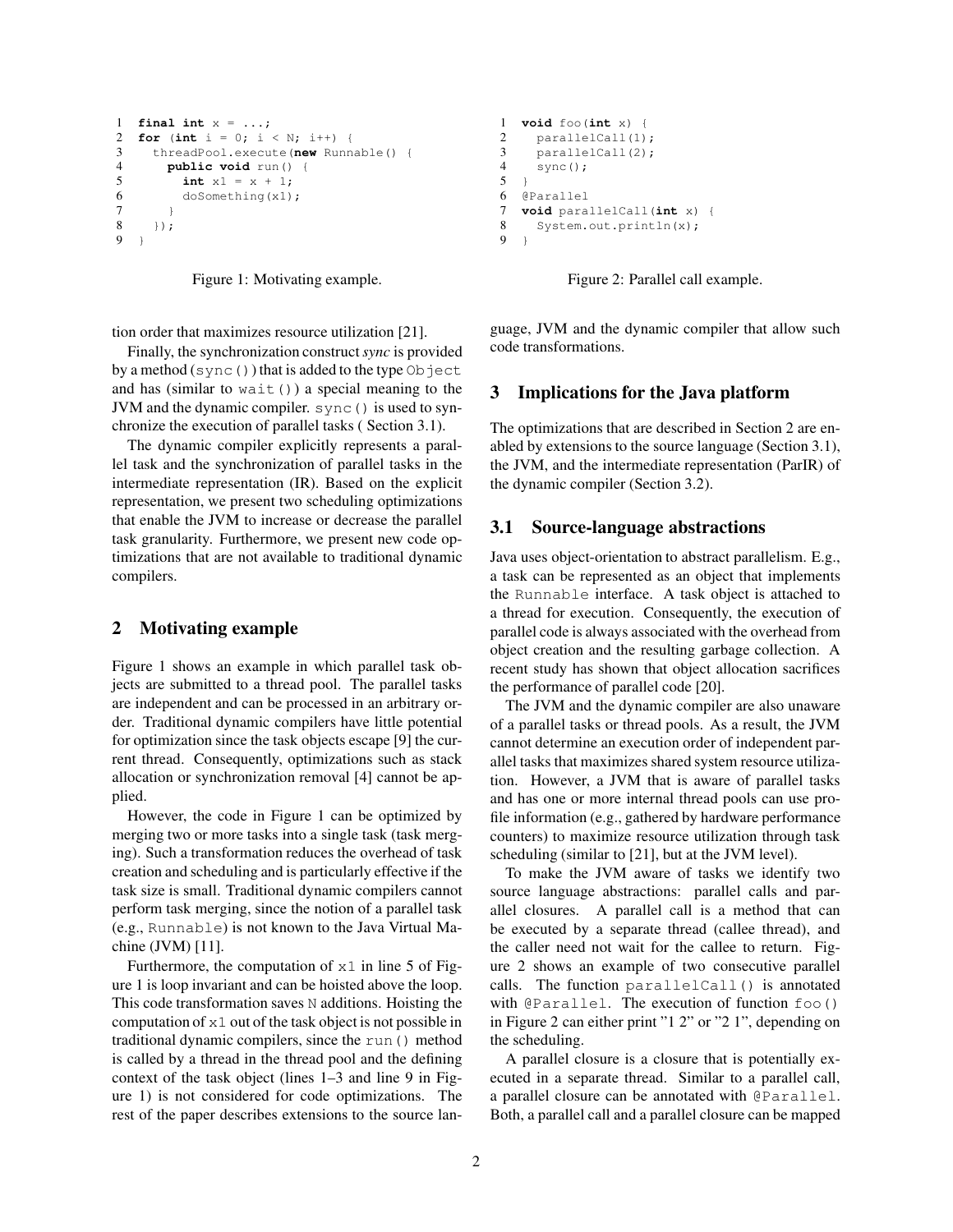```
1 pStart
2 invokeVirtual //parallelCall;
3 pEnd
4 pStart
5 invokeVirtual //parallelCall;
6 pEnd
7 pSync;
```
Figure 3: Parallel IR of method  $f \circ \circ$  ().

to ParIR (see Section 3.2). The rest of this section discusses the design of a parallel calls, since it is still uncertain if closures will be included in Java 8. Parallel calls, however, can be used to incrementally parallelize existing Java applications.

The built-in method sync() causes the caller thread (thread that executes foo()) to block until every callee thread (including recursively spawned parallel calls) returns from the parallel call.

A parallel call can return a value. However, the return value is guaranteed to be set correctly only after calling the sync() method. A call to sync() also guarantees that all changes to global memory of the callee thread are available to the caller thread. The implications of a parallel call on the Java Memory Model (JMM) [12] are discussed in Section 3.2. Parallel calls are not bound to a specific type and can have an arbitrary signature. E.g., static and private methods can be parallel calls.

The integration of a parallel call into the JVM provides several dynamic optimization opportunities. E.g., the JVM can decide at runtime if a parallel call is executed by the caller thread or by a separate callee thread. Such a decision can be based on the availability of resources or the (estimated) task size. In traditional Java, the programmer must explicitly describe under which conditions a task is executed in parallel. The decision made by the programmer cannot be overridden by the JVM. The reason is that the JVM does not know the semantics of a task or a thread pool. From the JVM's point of view, a reference to one object (task) is passed to another object (thread pool). Our approach provides the JVM with the opportunity to dynamically optimize for the most efficient level of parallelism.

## 3.2 Parallelism-aware IR

Figure 3 shows the parallelism-aware intermediate representation (ParIR) of method  $f \circ \circ$  (). The translation from byte code to ParIR expands a parallel call to make parallelism explicit in the IR. Explicit parallelism is provided through three new IR nodes: pStart marks the beginning of a code region that is potentially executed by a separate thread. Such a code region is called parallel region. The call to parallelCall() is a regular method call. pEnd marks the end of the parallel region. Finally, pSync represents the semantics of the sync() function.

A parallel region can contain arbitrary instructions. E.g., the dynamic compiler can inline the body of parallelCall() into the body of foo(). The inlined code can still be executed in a separate thread. More details about parallel call inlining can be found in Section 4.2.1.

The new IR nodes have implications on the JMM since the callee thread must see all updates to global memory that happened-before pStart. Similarly, the caller thread must see all writes to global memory that are performed by the callee thread upon returning from the sync() method. In terms of the JMM, pStart has release semantics (the caller thread must commit the local view of memory to global memory), and pSync has acquire semantics (all modifications to global memory of the callee thread are visible to the caller thread).

Furthermore, the compiler is not allowed to arbitrarily re-order instructions around a parallel region. In general, pStart and pEnd must not be reordered with any instruction. If, however, the dynamic compiler can prove that an instructions is parallelism-invariant (Section 4.2.2), the compiler can re-order the instruction with pStart or pEnd.

One advantage of ParIR over a traditional IR is that the dynamic compiler can generate a sequential version of a parallel call. A sequential call can be beneficial, if the program is executed on a single-core, or profiling shows that a parallel call, if executed by a separate thread, results in a performance loss. The sequential performance of the parallel call is not sacrificed since parallelism can be completely eliminated by the dynamic compiler. A sequential execution of parallel code that uses the traditional Java threading API is likely to incur a performance penalty due to object creation and task scheduling.

### 4 Compiler optimizations

This section presents dynamic compiler optimizations that are enabled by parallel calls in combination with the parallelism-aware IR. Section 4.1 presents two code transformations that can decrease the granularity of parallelism. Section 4.2 presents two code optimization techniques: parallel call inlining and parallelisminvariant code motion.

#### 4.1 Scheduling optimizations

Scheduling optimizations aim at adapting the granularity of parallel tasks according the underlying system configuration. A fine task granularity has the advantage of good load balancing, but incurs larger scheduling overhead. A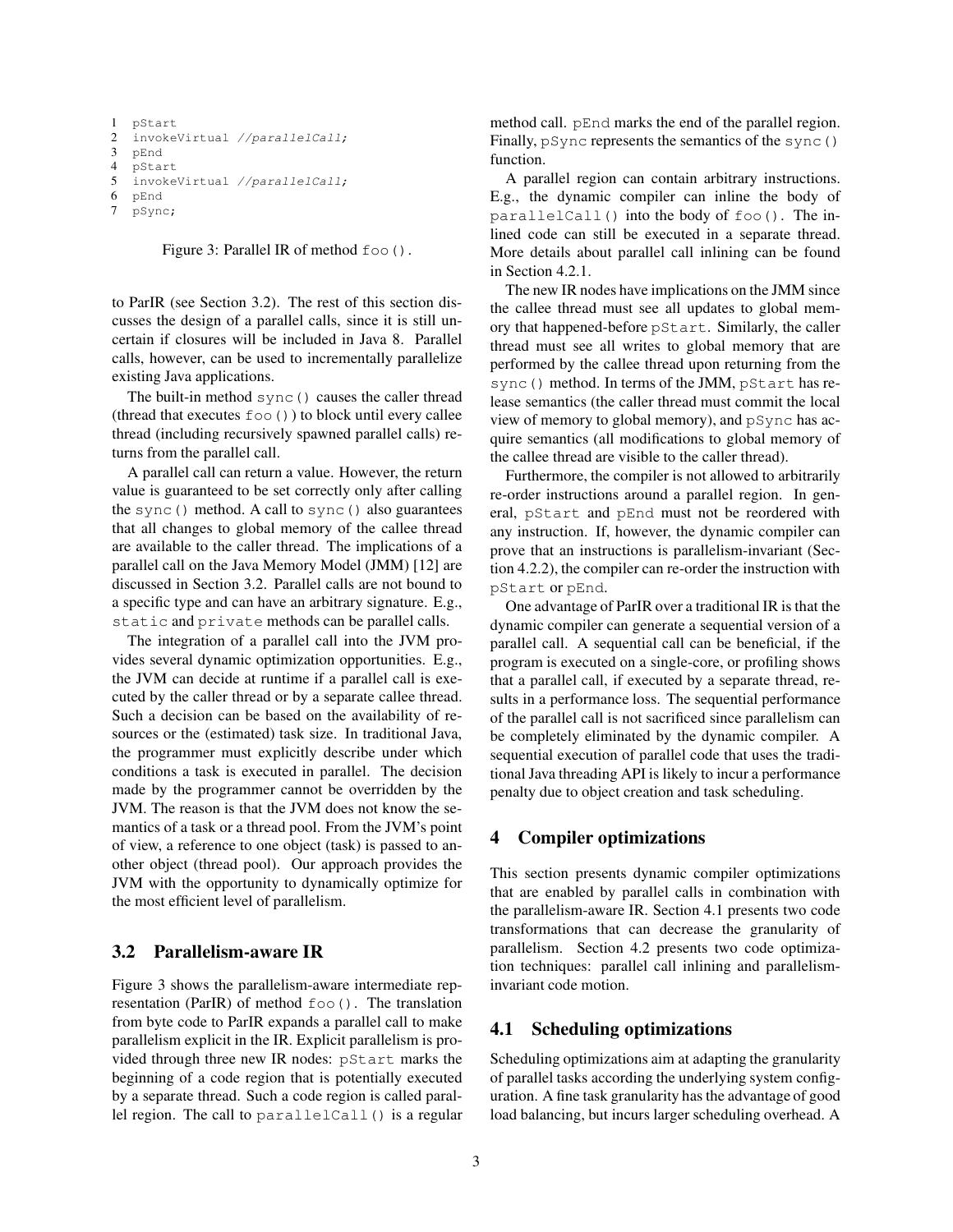```
1 for (int i = 0; i < 16; i++) {
2 pStart
3 invokeVirtual //parallelCall;
\begin{array}{cc} 4 & \text{pEnd} \\ 5 & \text{1} \end{array}\overline{1}6 pSync
```
(a) Original code.

```
1 for (x = 0; x < 16; x+=4)2 pStart
3 for (i = x; i < x + 4; i++)4 invokeVirtual //parallelCall;
5 }
6 pEnd
7 }
8 pSync;
```
(b) After optimization.

Figure 4: Task merging in the presence of a loop.

coarse task granularity offers inferior load balancing, but incurs less scheduling overhead.

#### 4.1.1 Parallel call merging

One way to reduce the scheduling overhead is to decrease the number of parallel calls. A parallel call can be eliminated by either converting the parallel call to a sequential call or by merging two parallel calls. E.g., the two parallel calls in Figure 3 can be merged into a single parallel region. Parallel call merging is a legal code transformation, since the merging of two consecutive parallel regions simply specifies one legal execution order of the two parallel calls: The first call to parallelCall() always happens before the second call to parallelCall(), since the calls are executed by the same thread.

Merging two parallel calls increases the parallel task granularity. Parallel call merging is beneficial if the scheduling overhead is larger than the execution time of the parallel call. Traditional dynamic compilers cannot perform such a code transformation since the notion of a task is not part of the JVM specification.

#### 4.1.2 Loop invariant parallel call merging

Figure 4 presents an example of loop invariant parallel call merging. Figure 4(a) shows the ParIR of the original program code. The caller thread performs 16 parallel calls (lines 1–5), and waits for all spawned parallel calls to finish (line 6). The original program code implicitly contains the information that the parallel calls can be processed in an arbitrary order. In other words, the execution order of the parallel calls is loop invariant.

Similar to parallel call merging, loop invariant parallel

call merging determines a specific execution order of a set of parallel calls to reduce the schedule overhead. Figure 4(b) shows how the dynamic compiler reduces the scheduling overhead. Let us assume that the code runs on a four cores. Consequently, the compiler encloses the parallel region (line 2–6) with a loop that has four iterations (lines 1–7) and adapts the loop stride and bounds accordingly. This optimization reduces the scheduling overhead by a factor of four. The reduced scheduling overhead is at the expense of work balancing. Loop invariant parallel call merging is well suited for regular computations in which the execution time of each loop iteration is approximately the same.

Parallel call merging is a good candidate for online feedback-directed optimization [2]. If the profiling system detects that the execution time of a parallel call is small the JVM can decide to recompile and merge parallel calls.

### 4.2 Code optimizations

In contrast to scheduling optimizations, code optimizations aim at improving the code quality by applying compiler optimizations in the context of parallel regions.

#### 4.2.1 Parallel call inlining

Method inlining is an optimization that has significant impact on the system performance [15]. Inlining expands the target method by the body of the callee(s) and therefore extends the scope of the compiler. Due to the representation of a parallel call in ParIR, a parallel call can be inlined like a sequential method call. However, the compiler must make sure that all instructions that are inlined from the parallel call are contained in the parallel region. If a parallel call is inlined, the stack frame of the callee thread must contain the same values as the stack frame of the caller thread. The compiler and the runtime system take care of that initialization. The code of the inlined parallel call can profit from standard optimizations such as copy/constant propagation or common sub-expression elimination.

#### 4.2.2 Parallelism-invariant code motion

Parallelism invariant code motion is similar to loop invariant code motion. Code that is executed more than once (in a loop or a parallel region), always gives the same results and is side-effect free can be replaced by the computational result.

Figure 5 provides an example of a combination of parallel call inlining, parallelism invariant and loop invariant code motion. The original code is given in Figure 5(a) and the optimized version in Figure 5(b). In the original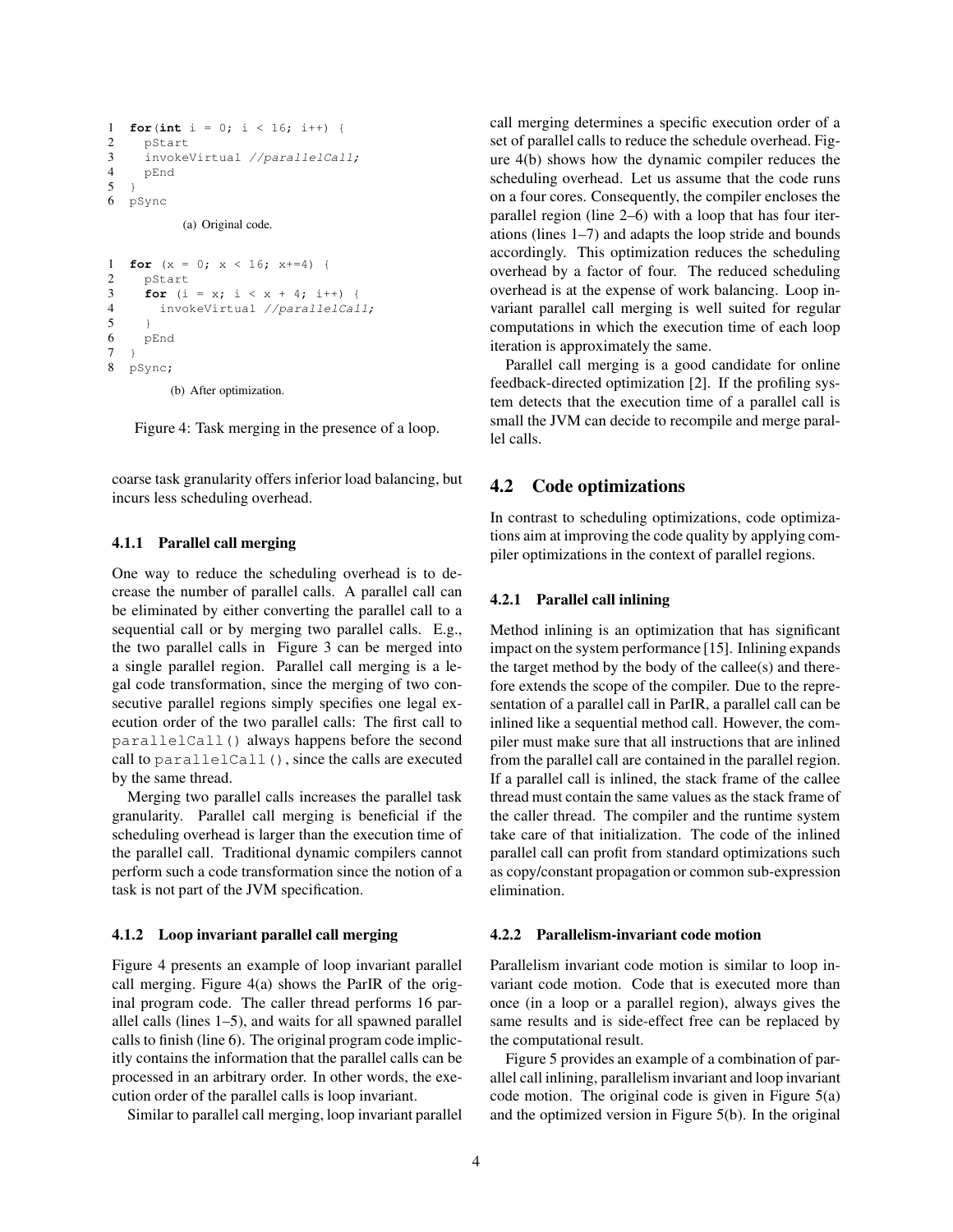```
1 void foo(int x) {
2 for (int i = 0; i < N; i++) {
          pStart
4 invokeVirtual //parallelCall;<br>5 pEnd
          5 pEnd
 6 }
\begin{array}{cc} 7 & \frac{1}{2} \\ 8 & 0 \end{array}8 @Parallel
9 void parallelCall(int x) {
10 \times x = x + 1:
11 doSth(x);
12 \quad \}
```
(a) Original code.

```
1 void foo(int x) {
2 x1 = x + 1;3 for (int i = 0; i < N; i++) {
4 pStart<br>5 invo
        invokeVirtual //doSth;
6 pEnd
7 }
8 }
```
(b) After optimization.

Figure 5: Parallelism-invariant code motion.

code, the programmer forks a set of independent parallel calls (lines 2–6). Each parallel call takes one parameter that is incremented and passed to another function. Incrementing x in the parallel call is parallelism invariant, since there is no assignment to  $x$  in function  $f \circ \circ$  () (i.e., x is final).

In the optimized version, the parallel call is first inlined into method  $f \circ \circ$  (). In the next step, parallelism invariant code motion detects that the increment of variable x can be moved out of the parallel region. This optimization is a legal code transformation, since x is a local variable and changes to local variables cannot be detected by other threads. Since Java passes arguments call-by-value, a new local variable  $x1$  is generated. Finally, loop invariant code motion hoists the computation of x1 out of the loop. The optimized version in Figure 5 saves one addition per parallel call.

### 5 Related work

There exists a large body of related work in the area of compiler optimizations for parallel programs. Lee et al. [10] present compiler algorithms for explicit parallel programs that enforce sequential consistency. Other examples include a reaching definition analysis [6], a bitvector analysis [8], or the definition of a parallel program graph [14]. The related work in the area of compiler analysis for parallel programs is a good foundation to implement the optimizations that are discussed in the paper.

Cilk [5] extends the C/C++ programming language by

keywords that spawn a parallel call (spawn) or synchronize the spawned parallel calls (sync). The semantic of a parallel call corresponds to the semantics as proposed in Cilk. The main difference to Cilk is that our approach integrates a parallel call into a runtime system that allows dynamic optimizations such as profile-based recompilation [18]. The current Cilk runtime cannot perform such optimizations.

X10 [3] provides explicit parallelism through keywords. In [19] the authors present a compiler framework that aims at reducing the task-creation and termination overhead. The optimizations are similar to parallel call merging and loop invariant parallel call merging. However, the authors use a static compilation approach, which makes the underlying runtime oblivious of the parallel constructs. Consequently, adaptive optimization techniques (e.g., adaptive parallel call merging) cannot be applied.

The Erlang [1] language and runtime system is designed for parallel computation. Processes only communicate via message passing. Unlike in most JVMs the runtime system creates and schedules processes. The Erlang runtime has an internal thread pool to execute processes.

Most approaches to describe parallelism are librarybased. E.g., Intervals [13] provide an abstraction to explicitly specify the execution order of tasks. Parallel Java [7] provides OpenMP and MPI constructs for Java. In both approaches, the JVM and the dynamic compiler is unaware of the parallel constructs.

### 6 Conclusion

Multi-core computers are de facto standard. However, managed runtimes and dynamic compilers have not yet followed the shift from sequential to parallel computers. The support for parallelism is limited to a small number of low-level primitives, and high-level parallel constructs are provided as a library. As a result, dynamic compilers perform only optimizations that are effective for sequential code. Optimizations that are particularly targeted at parallel code are not supported in state-of-the-art dynamic compilers.

This paper aims at increasing the knowledge of a managed runtime and the dynamic compiler about parallel constructs. The additional knowledge enables the dynamic compiler to perform new optimizations. The optimizations described in this paper are good candidates for online feedback-directed optimizations, since the granularity of parallel tasks can be adapted at runtime.

Writing correct parallel programs is a hard task. Tuning the performance of parallel programs should be performed fully automatically by the runtime system. Our approach shows one solution to this problem.